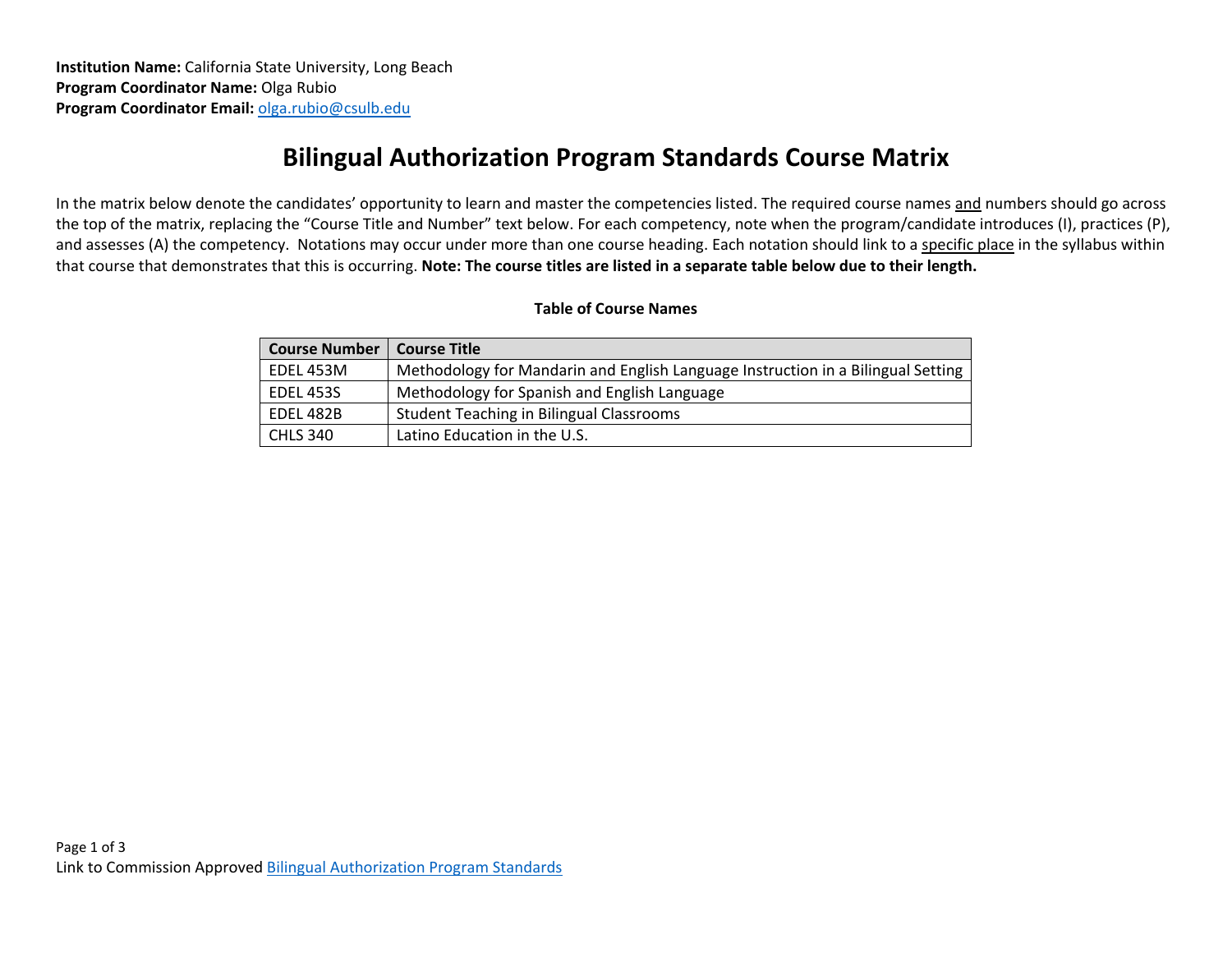| Standard                                                                             | <b>BILA Candidate Competencies</b>                                                                                                                                                                                                 | EDEL 453M | <b>EDEL 453S</b>         | <b>EDEL 482B</b> | <b>CHLS 340</b>         |  |  |
|--------------------------------------------------------------------------------------|------------------------------------------------------------------------------------------------------------------------------------------------------------------------------------------------------------------------------------|-----------|--------------------------|------------------|-------------------------|--|--|
| 3.1                                                                                  | Candidates demonstrate knowledge of the history, policies, programs, and research on<br>the effectiveness of bilingual education and bilingualism in the United States.                                                            | P/A       | P/A                      | P/A              |                         |  |  |
| 3.2                                                                                  | Candidates demonstrate an understanding of the philosophical, theoretical, legal and<br>legislative foundations of bilingual education and their effects on program design and<br>educational achievement.                         | P/A       | P/A                      | P/A              |                         |  |  |
| 3.3                                                                                  | Candidates demonstrate knowledge of research on the cognitive effects of bilingualism<br>and biliteracy as developmental processes in instructional practice.                                                                      | P/A       | P/A                      | P/A              |                         |  |  |
| 3.4                                                                                  | Candidates understand and apply research and its effects on the dimensions of learning in<br>bilingual education program models.                                                                                                   | P/A       | P/A                      | P/A              |                         |  |  |
| 3.5                                                                                  | Candidates demonstrate knowledge of the transferability between primary and target<br>language with the understanding that the level of transferability is affected by the level of<br>compatibility and may vary among languages. | P/A       | P/A                      | P/A              |                         |  |  |
| 3.6                                                                                  | Candidates actively promote authentic parental participation that includes learning about<br>school systems, assuming leadership roles and affecting policy.                                                                       | P/A       | P/A                      | P/A              |                         |  |  |
| 3.7                                                                                  | Candidates demonstrate an understanding of the family as a primary language and<br>cultural resource.                                                                                                                              | P/A       | P/A                      | P/A              | $\overline{\mathbf{P}}$ |  |  |
| 3.8                                                                                  | Candidates demonstrate an understanding that students' motivation, participation and<br>achievements are influenced by an intercultural classroom climate and school community.                                                    | P/A       | P/A                      | $\mathbf{P}$     | $\overline{\mathbf{P}}$ |  |  |
| 4.1                                                                                  | Candidates demonstrate an understanding of the interrelatedness among the four<br>domains of language (listening, speaking, reading, and writing) and know language forms<br>and functions.                                        | P/A       | P/A                      | P/A              |                         |  |  |
| 4.2                                                                                  | Candidates demonstrate the ability to plan, develop, implement and assess standards-<br>aligned content instruction in the primary and target language.                                                                            | P/A       | $\mathbf{A}$             | $\mathbf{A}$     |                         |  |  |
| 4.3                                                                                  | Candidates demonstrate preparedness to employ a variety of instructional and<br>assessment strategies, appropriate to student language proficiency levels, that foster<br>higher-order thinking skills.                            | P/A       | $\mathbf{\underline{A}}$ | $\mathbf{A}$     |                         |  |  |
| Page 2 of 3<br>Link to Commission Approved Bilingual Authorization Program Standards |                                                                                                                                                                                                                                    |           |                          |                  |                         |  |  |